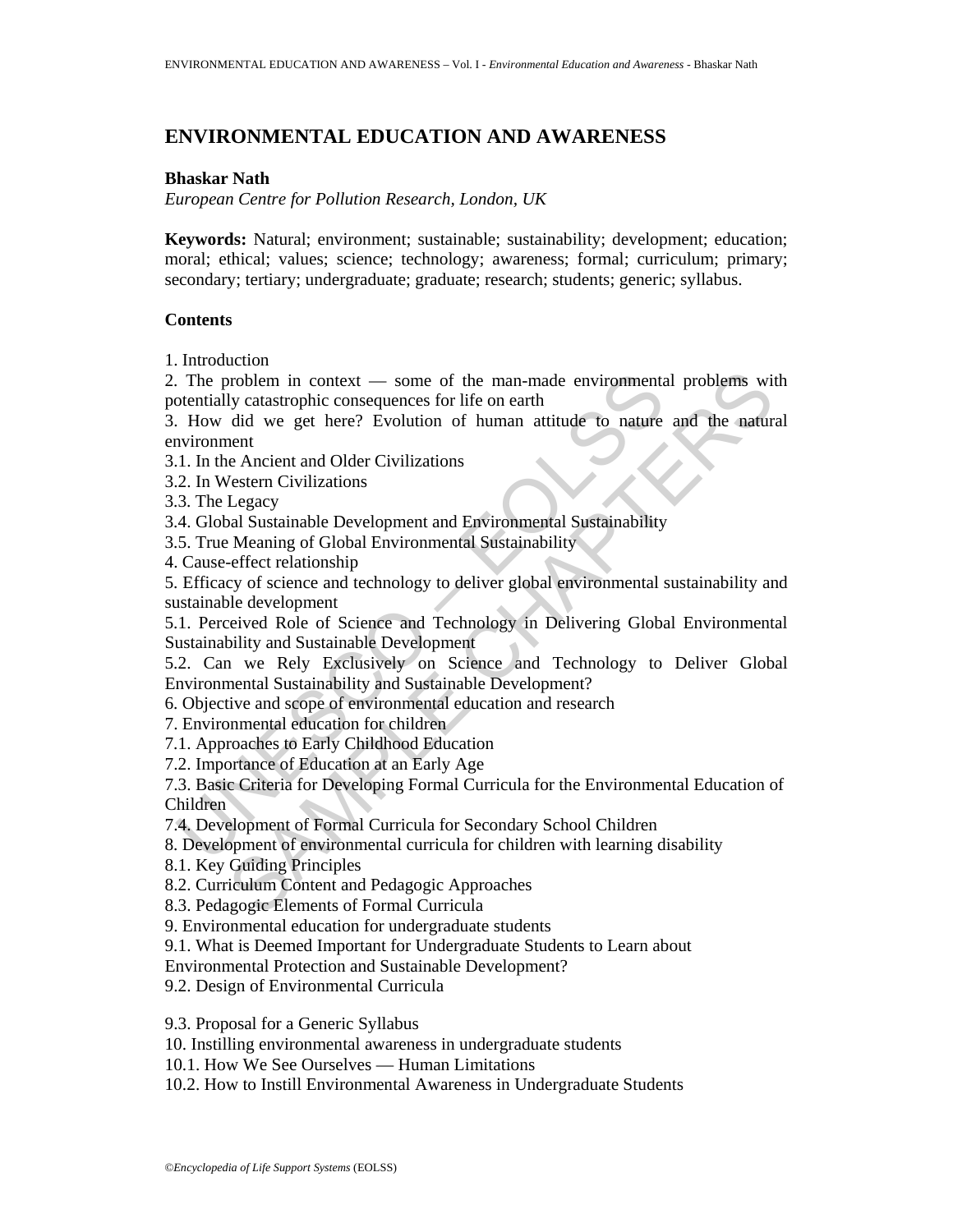11. Environmental education for graduate students 11.1. The Background in Brief 11.2. Why is it Important for Graduate Students to Know about the Environment? Current Status of Environmental Education at the Graduate Level 12. Proposal for the environmental curricular content for graduate students 12.1. Masters Degree Programs 12.2. Raising Environmental Awareness 12.3. Graduate Research Programs 13. Conclusion Appendices **Glossary** Bibliography

#### **Summary**

Biographical Sketch



iographical Sketch<br>
ummary<br>
he subject-matter of this chapter is environmental education am<br>
heiving global sustainable development and global environmental s<br>
re now at the top of international environmental agenda. It is The subject-matter of this chapter is environmental education and awareness for achieving global sustainable development and global environmental sustainability that are now at the top of international environmental agenda. It is argued that the pervasive and quintessentially Western attitude to nature and the natural environment has evolved through the ages from a profoundly anthropocentric, utilitarian and grossly exploitative world-view that denies the intrinsic values of nature and all non-human things within it — a grossly mistaken view based on the geocentric cosmology of old that laid the foundation of modern science, technology and economics and shaped the attitude of Europeans to nature and the natural environment. Indeed, it is this world-view that has also brought about the mounting environmental predicament confronting the world community today.

ical Sketch<br>
Significant of this chapter is environmental education and awareness for<br>
gelobal sustainable development and global environmental sustainability that<br>
the top of international environmental agenda. It is argu It is demonstrated that science and technology alone cannot deliver sustainable development. They can only assist the process, albeit to a limited extent. This is because in the final analysis how we treat nature and the natural environment is fundamentally determined by our attitude to them, and our attitude in turn is shaped by the moral and ethical values we hold. It is argued, therefore, that if we are at all serious about achieving global environmental sustainability and sustainable development, we must adopt an entirely different set of moral values that genuinely respect nature and her abundant benediction that sustains us and makes life on earth possible. In order for this to happen, it is argued that such genuinely environment-respecting moral values must be engendered through the formal educational curricula — from preschool through primary and secondary levels to the university level. Formal curricula (contents and pedagogy) for these levels are outlined, giving equal emphasis in each case to both "end-of-thepipe" and "before-the-pipe" methods and strategies.

A number of important and germane issues are also discussed, including the following:

- Objective and scope of environmental education and research;
- Importance of and approaches to early childhood education;
- Human limitations;
- The "Enlightenment Fallacy", and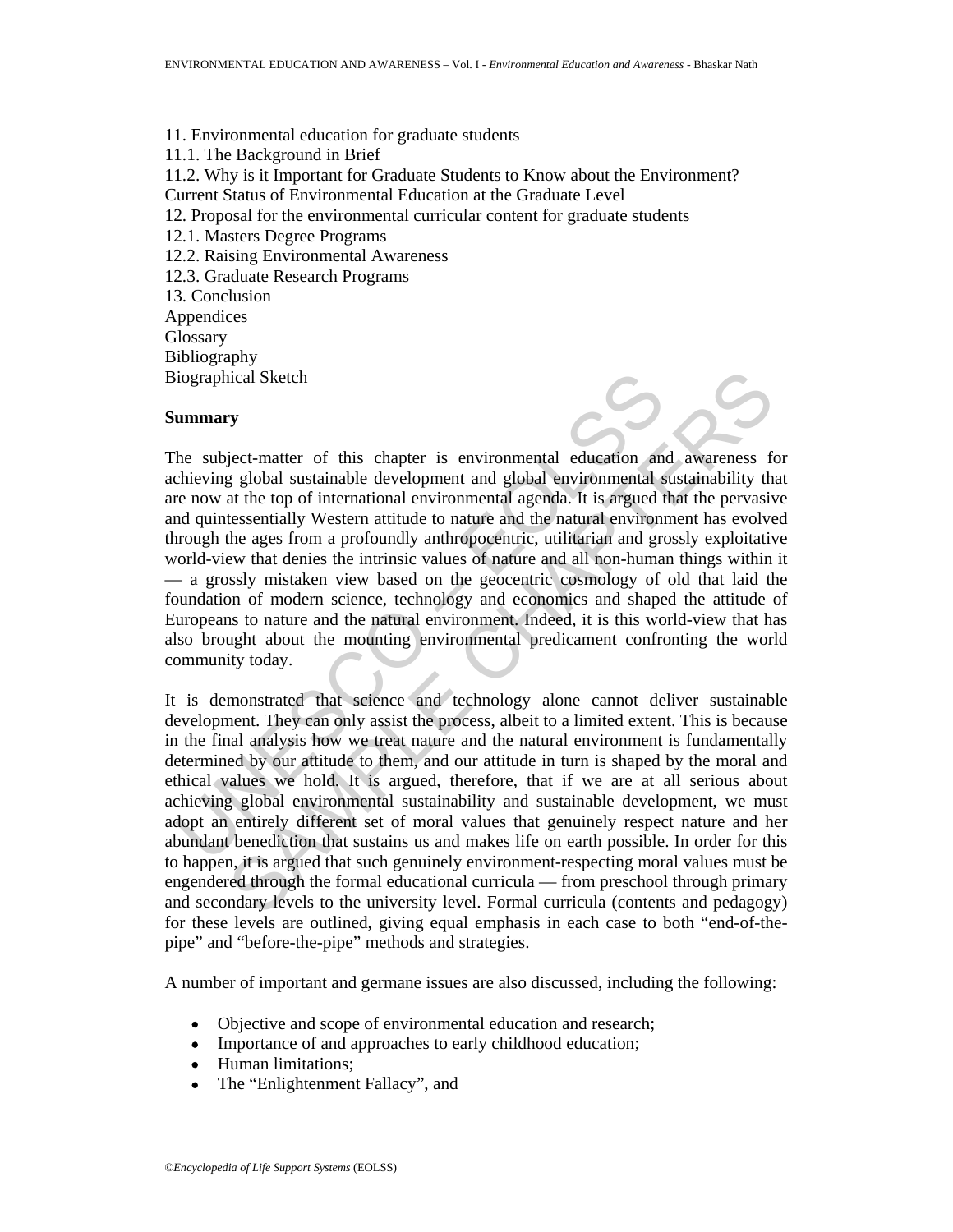• Development of formal environmental curricula for children with learning disability.

### **1. Introduction**

This chapter discusses the global situation in the context of sustainable development and establishes the need for appropriate education for environmental awareness and sustainability.

Ian is supposed to be paramount in earthly creation, made by God Hirage, and most intelligent too. And yet he has been destroying have included incovingly, willingly and with gusto. It is hard I convers pecies that behaves In Section 2 discussion begins with a panoramic view of how anthropogenic pollution has been causing all kinds of environment-degrading problems, the impacts of climate change in particular that have potentially catastrophic consequences for life on earth. Man is supposed to be paramount in earthly creation, made by God Himself in His Own image, and most intelligent too. And yet he has been destroying his life-sustaining environmental capital knowingly, willingly and with gusto. It is hard to find an animal of lower species that behaves in quite the same way. Section 3 is devoted to a discussion of the evolution of this grossly unintelligent and incomprehensible behavior of the humankind and its genesis. In Section 4 it is argued that the "deep malaise" causing all kinds of environmental problems is apparently open-ended consumption, profligacy and insatiable lust of the affluent within and between nations for increasingly hedonistic life-styles. It is argued that if the international community is serious about achieving even a modest degree of global environmental sustainability and sustainable development, then serious efforts must be made to treat the "deep malaise" itself. Piecemeal, band-aid treatment of its individual symptoms, as at present, is only likely to exacerbate that which is to be diminished.

upposed to be paramount in earthly creation, made by God Himself in His Ow<br>and most intelligent too. And yet the has been destroying his life-sustaining<br>nental capital knowingly, willingly and with gusto. It is hard to fin In Section 5 discussion moves on to whether or not we could rely exclusively on science and technology to alleviate the increasingly intractable global environmental problems they have created in the first place. A dispassionate analysis shows that the response to this question has to be in the negative, unless a dramatically less polluting or nonpolluting source of energy, such as Nuclear Fusion Technology or Fuel-Cell technology is developed without delay to supply the exponentially rising demand for energy worldwide. The objective of environmental education at all levels (primary, secondary, undergraduate, Masters graduate level and research) is elaborated in Section 6 where a number of priority areas for graduate research are also identified. Section 7 is concerned with environmental education for children. From the psychological perspective children are most receptive to new ideas which they retain and which, unlike in adults, positively shapes their attitude and behavior to a significant extent in ways that endure throughout their adulthood. Therefore, it would make much economic sense to concentrate environmental education efforts on children. A generic environmental curriculum (contents only) is presented in Box 1 along with a discussion of the basic criteria for developing formal environmental curricula for children. A number of other germane issues are also discussed. Section 8 is devoted to the development of formal environmental curricula for children with learning disability, including the key guiding principles, pedagogic elements of formal curricula, and other related issues.

In Section 9 discussion is on the formal environmental education of undergraduate students, including identification of what is deemed important for them to know, and the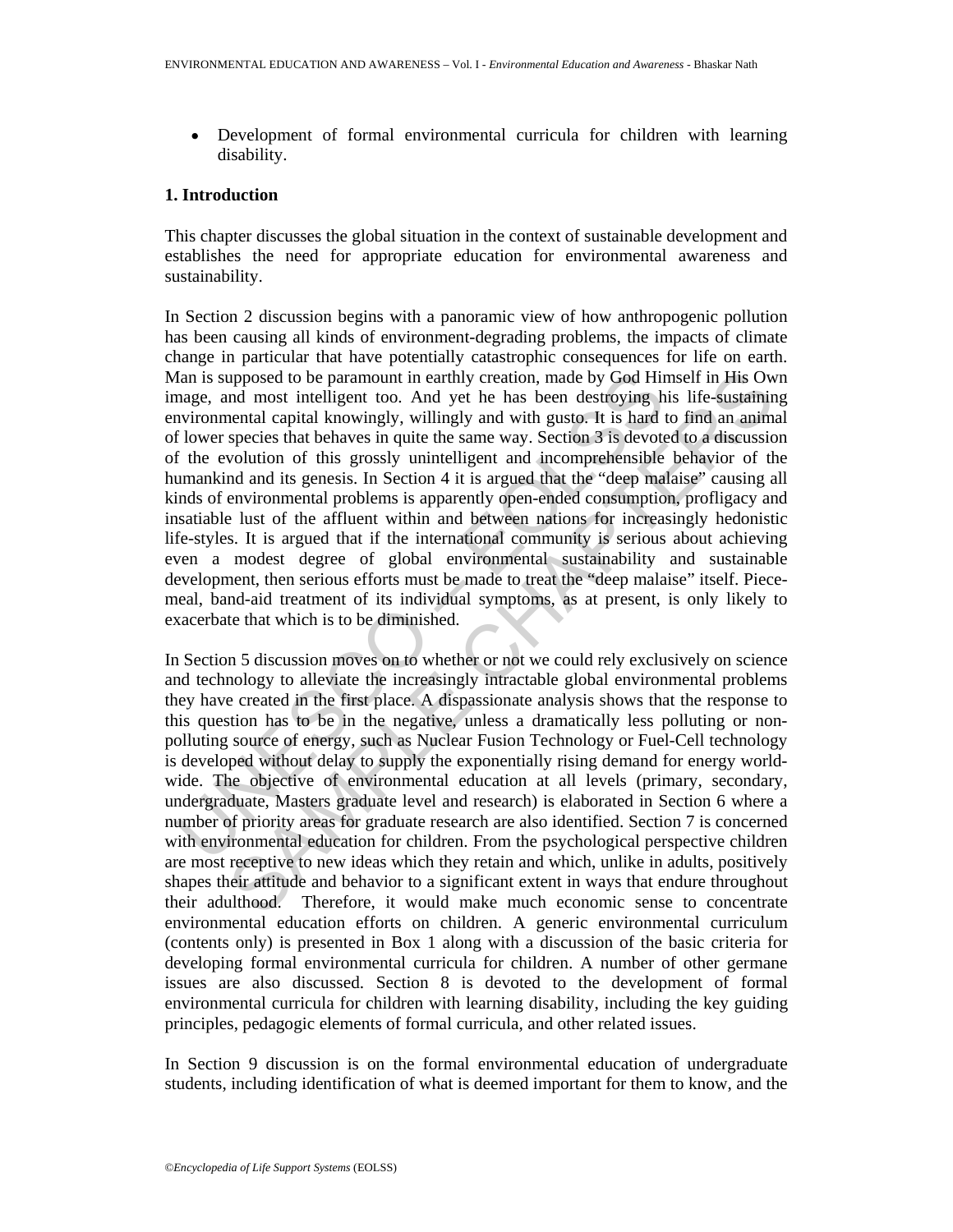essential criteria and issues pertaining to the design of formal environmental curricula. It is argued that both "before-the-pipe" and "end-of-the-pipe" methods and strategies should be equally emphasized in formal curricula at this level. A generic curriculum (contents only) is presented in Box 2, from which an appropriate number of module (or subject) syllabuses are to be prepared as deemed necessary. Discussion in Section 10 is on how to instill environmental awareness in undergraduate (and graduate) students. A number of activities are suggested for this. Human beings have a number of limitations that are variously biological, psychological and social. It is argued that both undergraduate and graduate students ought to know about these limitations in order to avoid the arrogance of science and technology. A discussion on this topic is also given in this chapter.

ections 11 and 12 are concerned with the environmental education of j<br>- both Masters degree students and those engaged in graduate reses<br>gins with the unraveling of the global environment and the likely<br>oing little or noth 11 and 12 are concerned with the environmental education of graduate studen<br>Masters degree studens and those engaged in graduate research. Discussion<br>tith the unraveling of the global environment and the likely consequence Sections 11 and 12 are concerned with the environmental education of graduate students — both Masters degree students and those engaged in graduate research. Discussion begins with the unraveling of the global environment and the likely consequences of doing little or nothing to address the mounting environmental problems. Attention is then drawn to what graduate students need to know about the environment and to the very unsatisfactory current status of environmental education in many of the Masters degree programs, notably MBA programs, even in world-class management schools. Discussion then shifts to what ought to be the focus of Masters degree programs. Proposal for a generic syllabus, from which formal module or subject syllabuses are to be developed for different disciplines, is given in Box 3. A number of graduate research topics are also proposed.

## **2. The Problem in Context— Some of the Man-Made Environmental Problems with Potentially Catastrophic Consequences for Life on Earth**

"We waste what we have— our food, our fuel, our wealth, our gifts, Then we watch in surprise the destruction of our world. What we do not explore or gouge out of the earth, we pollute. What we do not pollute, we kill. We do not see, or wish to see, the damage we do. Later we regret".

The above excerpt from an old Jewish scriptural text more or less sums up our destructive attitude to nature and her bountiful benediction that sustains us in our lives' sojourn. Indeed, the adverse impacts of human activities on earth's natural environmental capital have been and continue to be so profound and comprehensive that it is becoming increasingly hard to find a single human activity for economic development that is, or has been, benign or beneficial to the natural environment.

Although a multitude of environmental problems are being caused and/or exacerbated on all fronts by human activities for economic development in relentless pursuit of quintessentially western "civilized" life-styles that are increasingly wasteful and profligate, today unquestionably the environmental problems emanating from global warming are considered to be the most serious and menacing. Caused by greenhouse gas (GHG) emissions, mainly  $CO<sub>2</sub>$ , from human activities, these problems include climate change, ocean acidification, melting of polar ice, glacier retreat etc. which need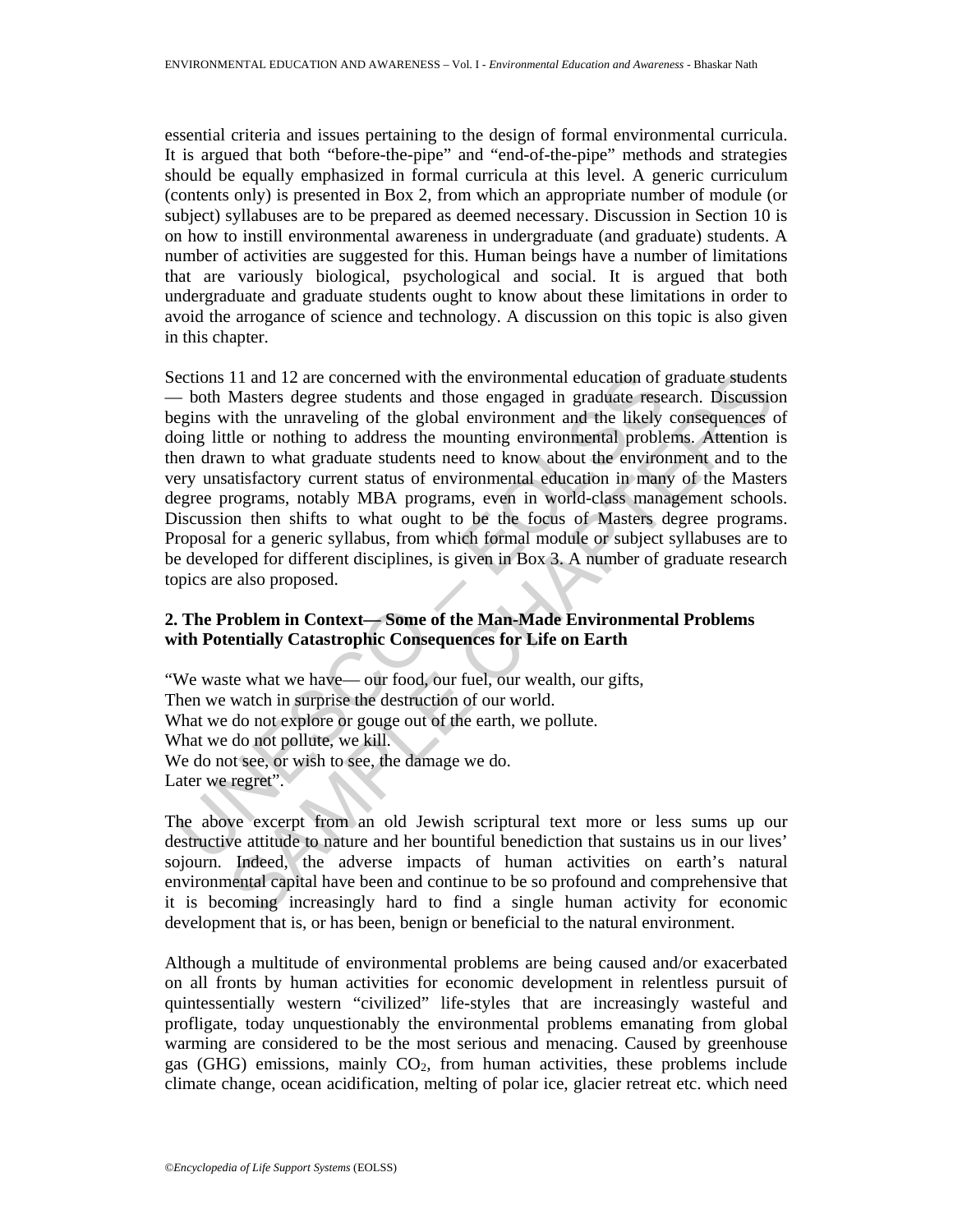to be addressed as a matter of urgency (Hare, 2005; ISSC, 2005; McCarthy, 2005; Rapley, 2005; Royal Society, 2005;.Turley *et al.*, 2005; Wilkinson, 2004; Yamada *et al*., 1996). It is to be noted, however, that what is called "Global dimming" (see glossary) reduces the intensity of global warming. That is, the intensity of global warming (and of the environmental problems caused by it) would be greater than what it is today had there been no global dimming (Stanhill and Moreshet, 1992; Stanhill, 2001).

xacerbated by "positive feedback" (Bishop and Dorf, 2004), today (20<br>O<sub>2</sub> concentration is 381 ppm by volume compared to 276 ppm by volums<br>dustrial era (i.e. before 1750). Current rate of increase is more than<br>2 cramm. At ticel by "positive feedback" (Bishop and Dorf, 2004), today (2007) atmospherication is 381 ppm by volume compared to 276 ppm by volume in the pre-<br>centration is 381 ppm by volume compared to 276 ppm by volume. The pre-<br>m. Burning of fossil fuels (coal, lignite, natural gas and petroleum) to generate electric and steam power for various human activities has mainly been responsible for the exponential rise in the concentration of  $CO<sub>2</sub>$  in the atmosphere (above the  $CO<sub>2</sub>$ ) concentration in pure air which is 0.03 percent by volume) causing global warming. Exacerbated by "positive feedback" (Bishop and Dorf, 2004), today (2007) atmospheric  $CO<sub>2</sub>$  concentration is 381 ppm by volume compared to 276 ppm by volume in the preindustrial era (i.e. before 1750). Current rate of increase is more than 2 ppm by volume per annum. At this rate  $CO<sub>2</sub>$  concentration of 400 ppm by volume, which climate scientists consider to be the "danger threshold" or the "tipping off point", will be reached in just 9-10 years from now triggering a number of environmental events and impacts with potentially catastrophic and largely unpredictable consequences. According to a recent, major study, "Carbon dioxide is accumulating in the atmosphere much faster than scientists expected, raising fears that humankind may have less time to tackle climate change than previously thought" (Adam, 2007). World temperature is already  $0.8^{\circ}$ C above the pre-industrial level caused mainly by man-made  $CO<sub>2</sub>$ emissions. According to experts, if current trends continue, temperature rise will reach  $1^{\circ}$ C in around 2030,  $2^{\circ}$ C by around 2050, and  $3^{\circ}$ C or higher by around 2070 (e.g. ISSC, 2005; McCarthy, 2005). Other apparently intractable global environmental problems to be addressed without delay include those of solid waste management especially in developing countries (Kocasoy, 2000), poverty eradication and deforestation.

A recent Report, commissioned by HM Treasury of the Government of the United Kingdom, draws attention in uncharacteristically strong language to the potentially catastrophic consequences of not addressing the climate change problem by urgently reducing GHG emissions (Stern, 2006). Another Report, by the Commission of the European Communities, has proposed a target to reduce EU's GHG emissions by 20 percent by 2020 from 1990 levels (CEC, 2007). Failing to do so, the Report warns, would devastate EU's environment with catastrophic economic consequences including the following. However, many consider this target too little and too late.

• Rising sea levels of up to a meter by the end of the century affecting all coastal areas of Europe;

• Frequent and even worse episodes of forest fires in countries such as Portugal;

• Devastating and more frequent flooding, such as that of the Danube, will become commonplace across Europe;

• Coldwater species of fish, such as cod, are likely to disappear from some of the regions. .

 Yet another recent report warns that even if governments were able to slow down the pace of climate change, sea levels will keep rising for more than 1,000 years; and that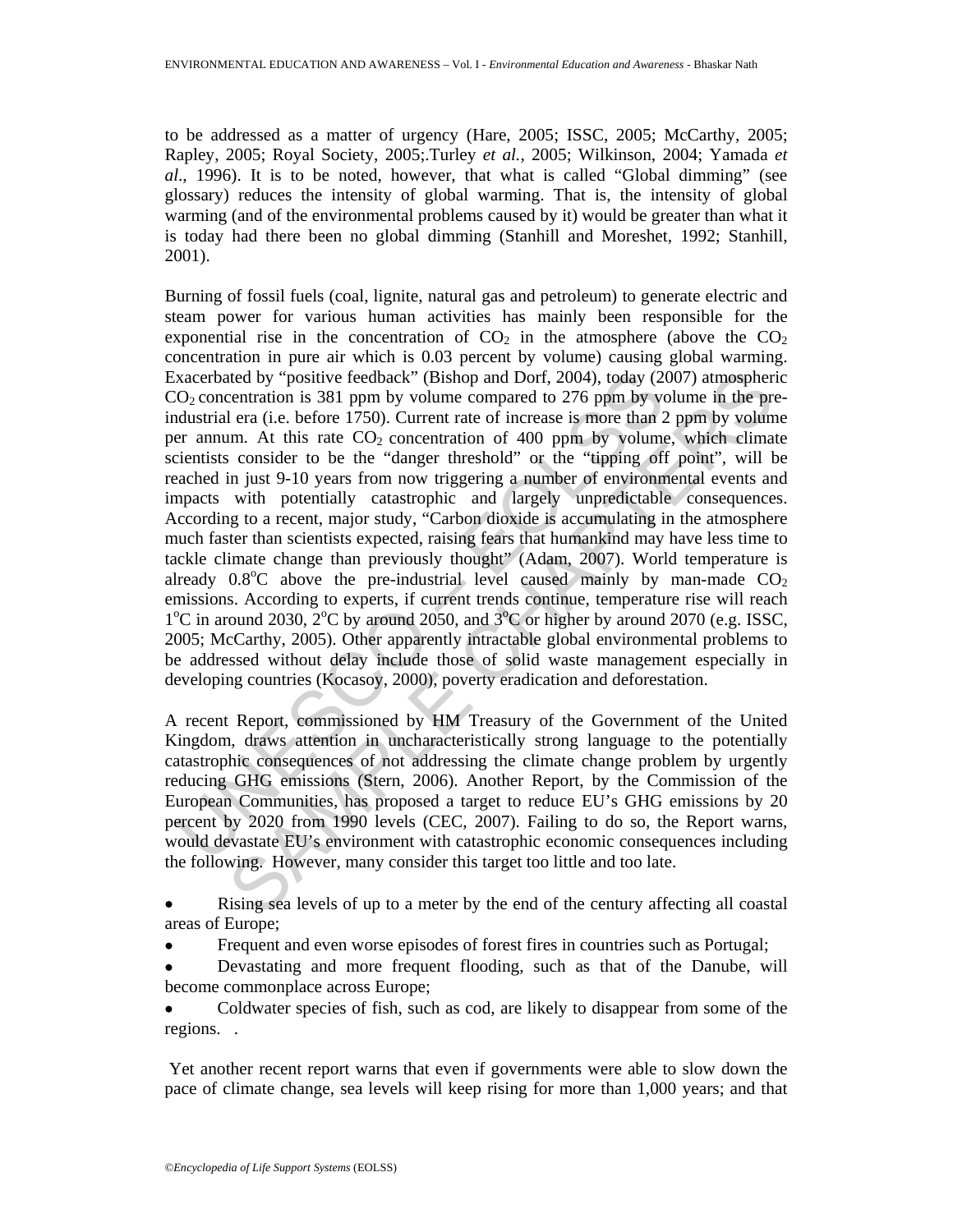even if carbon dioxide levels were stabilized at about 45 percent above current levels, global temperature rise of  $3^{\circ}C$  is likely with potentially catastrophic environmental, economic and health consequences (IPCC, 2007).

Indeed, due to the mounting environmental predicament which man has so diligently and knowingly created for himself — a predicament which has now put a sizeable and growing question mark against his very survival on earth in the long-term — serious consideration is now being given to colonizing other habitable planets (and presumably to destroying their environments too in due course). The following concentrates the mind:

"Man has wiped out a third of the natural world in the last thirty years and soon will have to start looking for a new planet to live on.....The scale of devastation is so great that man will have used up all the Earth's natural resources by 2075……If every human alive today continues to consume resources and produce carbon dioxide at the same rate as the average Briton, we will need to colonize at least two Earths to survive….Our current rate of consumption is eroding the very fabric of our planet and will ultimately threaten our long-term survival."

(*The Living Planet Report,* WWF-2000)

It is sobering to consider the implication of the above. If we fail to colonize at least two earths by around 2075 — and despite tremendous advances in science, technology and space exploration we have yet to find even one in the unimaginable vastness of the Cosmos let alone colonize two — humankind remains at serious risk of extermination in due course by its own actions.

and many ill have used up all the Earth's natural resources by 2075....<br>In scale of devastat man will have used up all the Earth's natural resources by 2075...<br>ive today continues to consume resources and produce carbon di start looking for a new planet to live on.....The scale of devastation is so gree will have used up all the Earth's natural resources by 2075.....If every harmace sup and incominate or any continues to consume resources an Man is said to be paramount in nature, made by God Himself in His own image. Indeed, according to the so-called *Anthropic Cosmological Principles* man is so paramount in creation that the Universe had to evolve in the way it has so that he could observe and understand it (Barrow and Tipler, 1986). Yet, it is hard to find an animal of lower species that knowingly and willingly destroys its life-sustaining environment with such gusto as man.

"What a piece of work is man! How noble the reason! How infinite in faculty, in form, in moving! How Express and admirable! In action how like an angel! In appreciation how like a god! The beauty of the world! The paragon of animals! And yet, to me, what is this quintessence of dust? Man delights not me, no, nor woman neither. Though, by your smiling, you seem to say so."

(Shakespeare's Hamlet, Act 2, Scene 2)

 "Man is not a privileged inhabitant of the universe, but a passing species which will leave only a few faint traces of its passage when it becomes extinct."

(Claude Levi-Strauss, 1999)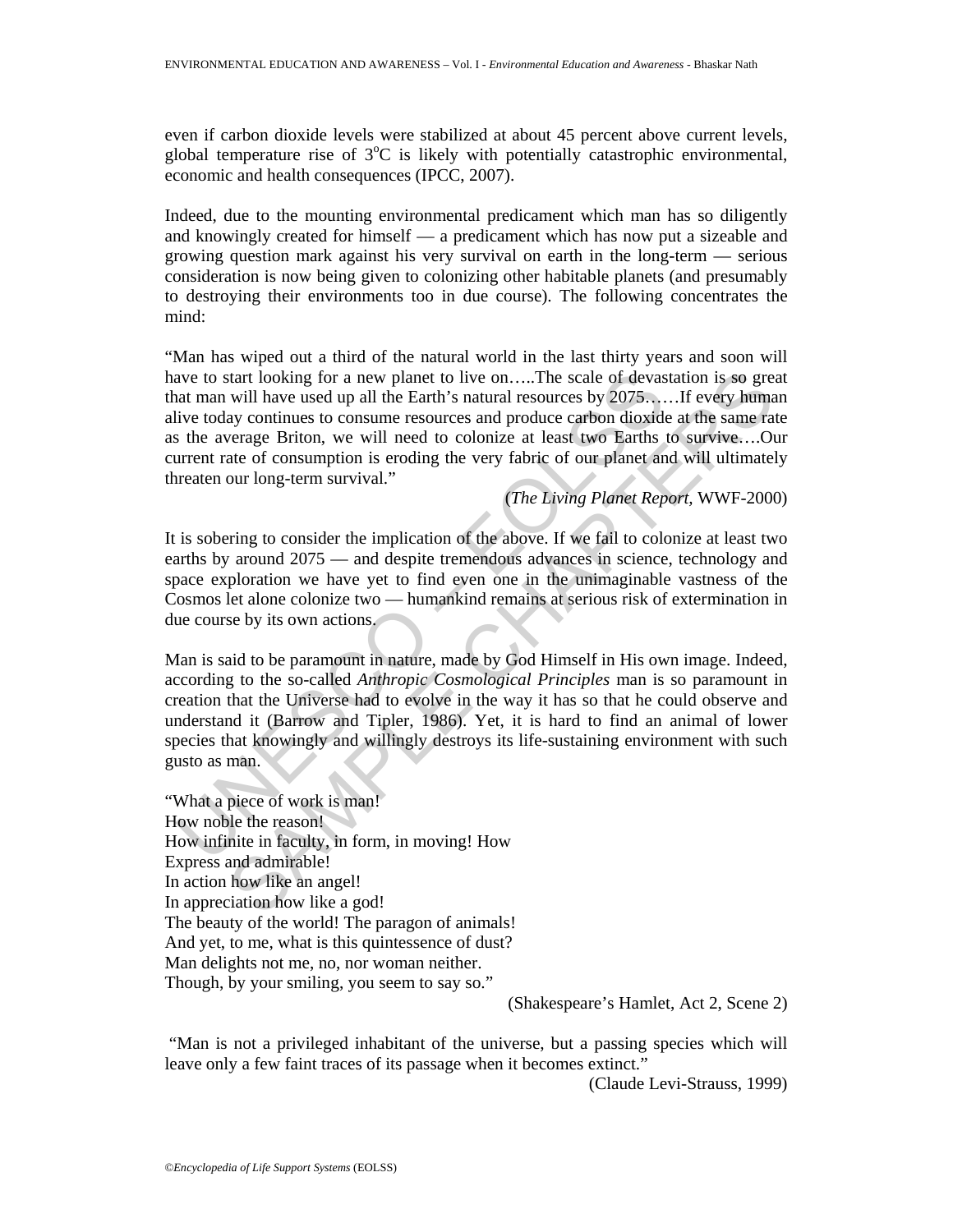## **3. How did we get here? Evolution of Human Attitude to Nature and the Natural Environment**

It would be both instructive and helpful to examine how human attitude to nature and the natural environment has evolved through the ages in both Eastern and Western philosophical traditions.

### **3.1. In the Ancient and Older Civilizations**

uddhism and Daoism (Taoism), and the *Vedic* philosophy. The last, a ncient India, endures even today as the foundation of that country's life. In that culture divine status is afforded to many of the natural amomy is e.g. m and Daoism (Taoism), and the *Vedic* philosophy. The last, which flourishe<br>th India, enduces even today as the foundation of that country's culture and was the fluid, and the taulture divies that culture divies to that Whether out of awe, love or respect, many of the older societies had successfully established and maintained a harmonious relationship with nature and their environments — notably those societies founded on the philosophical traditions of Buddhism and Daoism (Taoism), and the *Vedic* philosophy. The last, which flourished in ancient India, endures even today as the foundation of that country's culture and way of life. In that culture divine status is afforded to many of the natural and cosmic entities (e.g. The Sun, wind, oceans, the Universe, etc.) in human or terrestrial forms to which it is easy for humans to relate. The rationale for this is obvious to see. For example, the Sun God was (and still is) worshipped because without His benediction of heat and light the earth would be an icy, sterile wasteland. Even today planet earth is *always* referred to as *Dharitri Mata*, which in Sanskrit means Mother Earth, and venerated with deep respect for her abundant benediction without which life on earth cannot exist. Similarly, in ancient Greek culture *Gaia* was venerated as goddess of the Earth (Lovelock, 1995).

Such moral values, which engender genuine love and respect for nature, instills the consciousness in humans to take from nature only that which one needs to live, and no more. To do otherwise, and especially to exploit Mother Earth in any way, is considered a cardinal sin, just as it is in most societies for one to exploit or abuse his or her biological mother. It was recognized, however, that humans must kill in order to live. Even when we breathe, we kill countless micro-organisms through inhalation. It was understood, however, that in order to qualify as a kind, caring, compassionate and genuinely environment-respecting human being, one must minimize one's killing activities.

"Everything animate or inanimate that is within the Universe is controlled and owned by the Lord. One should therefore accept only those things necessary for himself, which are set as his quota, and one should not accept other things, knowing well to whom they belong."

(Mantra One, *Sri Isopanishad* )

A common thread running through the classical philosophical texts of ancient India is that all things in creation, animate and inanimate, inhabit the same continuum of existence and are differentiated only by the level of consciousness of each as compared to those of the others; and that the consciousness of each, animate or inanimate, is inextricably linked to the *Universal Consciousness*, meaning the Divine (Nath, 2003). Interestingly, the concept of the *Universal Consciousness* is also to be found in the theory of Many Worlds in Quantum Physics (Rae, 1993; Nath and Talay, 1996). This concept of oneness engenders respect for all animate and inanimate things, and especially for planet earth always referred to and venerated as "Mother". .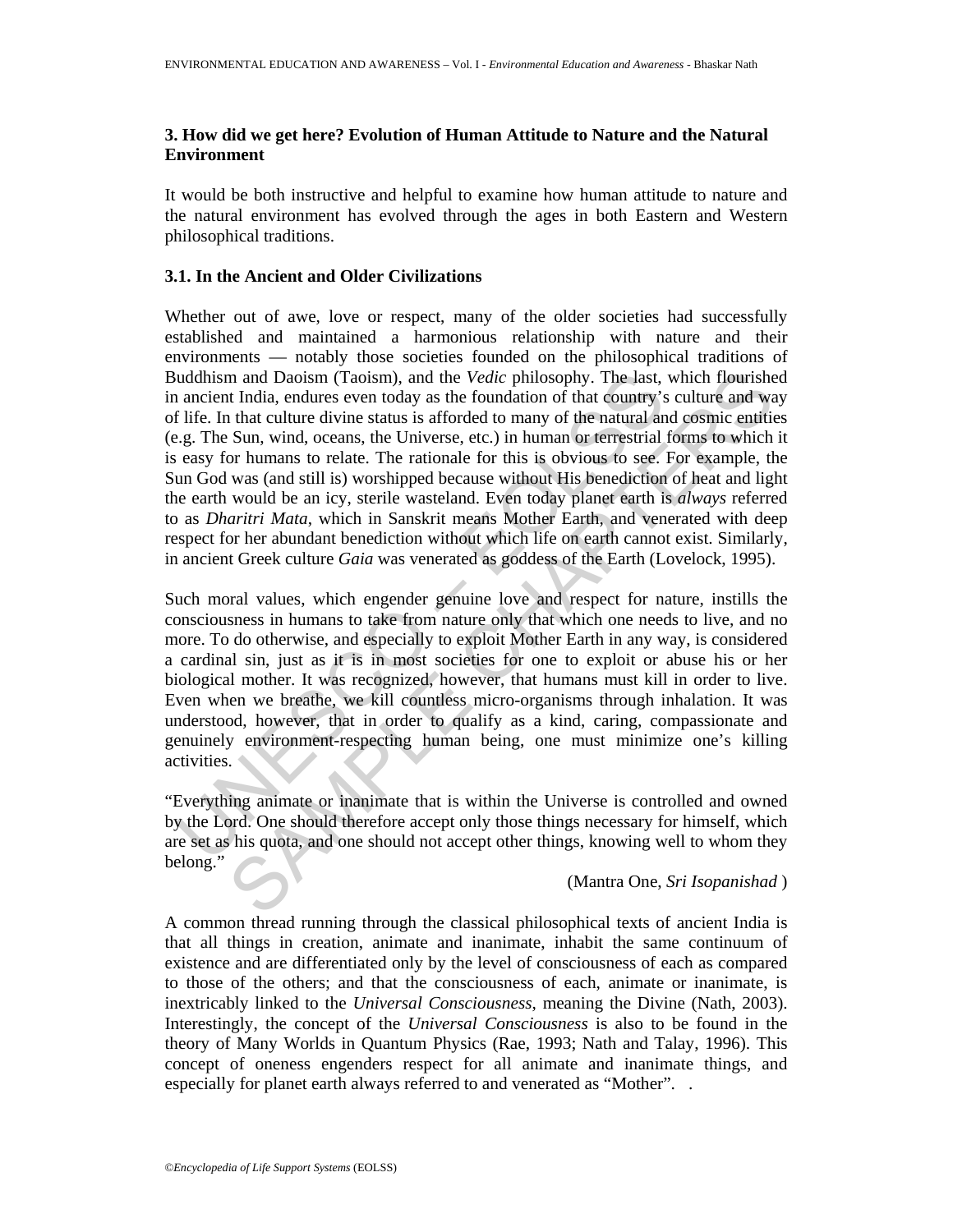"In the whole world there is no study so beneficial and so elevating as that of the *Upanishads*. They are destined sooner or later to become the faith of the people…..It has been the joy of my life — it will be the solace of my death."

(Arthur Schopenhauer (1788-1860))

Islam, which is a much younger religion by comparison, also teaches its followers to respect nature and the natural environment. In the Holy Koran there are many passages to this end of which the following is typical:

"Uncorrupted water is the sign of paradise. If one wants to improve his way of life to match the high quality of the Most Perfect, one should stop polluting water."

(Verse 47, Chapter 15 of the Holy Koran)



#### **Bibliography**

Adam, D., (2007), "Surge in carbon levels raises fears of runaway warming", *The Guardian*, London, 19 January 2007 [This study reports that during 1970 and 2000 the concentration of  $CO<sub>2</sub>$  in the atmosphere rose by about 1.5 ppm by volume each year, compared with average annual rise of 2.2 ppm by volume since 2001. Scientists are not sure why this surge, based on data from dozens of measuring stations across the world, has occurred. They suspect this is probably because rising global temperatures are reducing the ability of forests, soils and oceans to absorb  $CO<sub>2</sub>$ , thus making it more difficult to tackle global warming].

Aitken, S., Buultjens, M., Clark, C., Eyre, J.T., and Pease, L. (ed.), (2000),*Teaching Children who are Deafblind,* London, David Fulton. [In this interesting text the authors set out the curricular content and pedagogy for the education of deaf and blind children].

Allan, D. J., (1970), *The Philosophy of Aristotle*, Second Edition, Oxford University Press, Oxford, UK. [This book gives an account of Aristotle's philosophy. According to Aristotle, man is a rational animal but with "organic" passions that must not be considered evil but nurtured with nature's provisions that are for his pleasure and benefit].

Anderson, F. H., (1948), *The Philosophy of Francis Bacon,* University of Chicago Press, USA. [Philosophy based on the application of *induction*, the approach used by modern science, rather than the *a priori* method of medieval scholasticism. Knowledge, according to Bacon, is empirically rooted in the natural world which it is man's right to explore, acquire and exploit].

Barrow, J. and Tipler, F., (1986), *The Anthropic Cosmological Principle*, New York, Clarendon Press. [In this authoritative book the authors describe, discuss and give a comprehensive analysis of the Anthropic Principle from scientific, teleological and theological perspectives].

BBC, (2002), "The Century of the Self", a documentary broadcast by the British Broadcasting Corporation, London, during 29 April and 2 May, 2002. [Described how after the end of the Second World War experiments were undertaken in the USA to determine if Sigmund Freud's psychoanalytic techniques could be applied to achieve the twin objectives of capitalism — uninterrupted growth of production and consumption and social control].

BISHOP, R.H. and Dorf, R., (2004), *Modern Control Systems*, New York, Prentice-Hall. [This text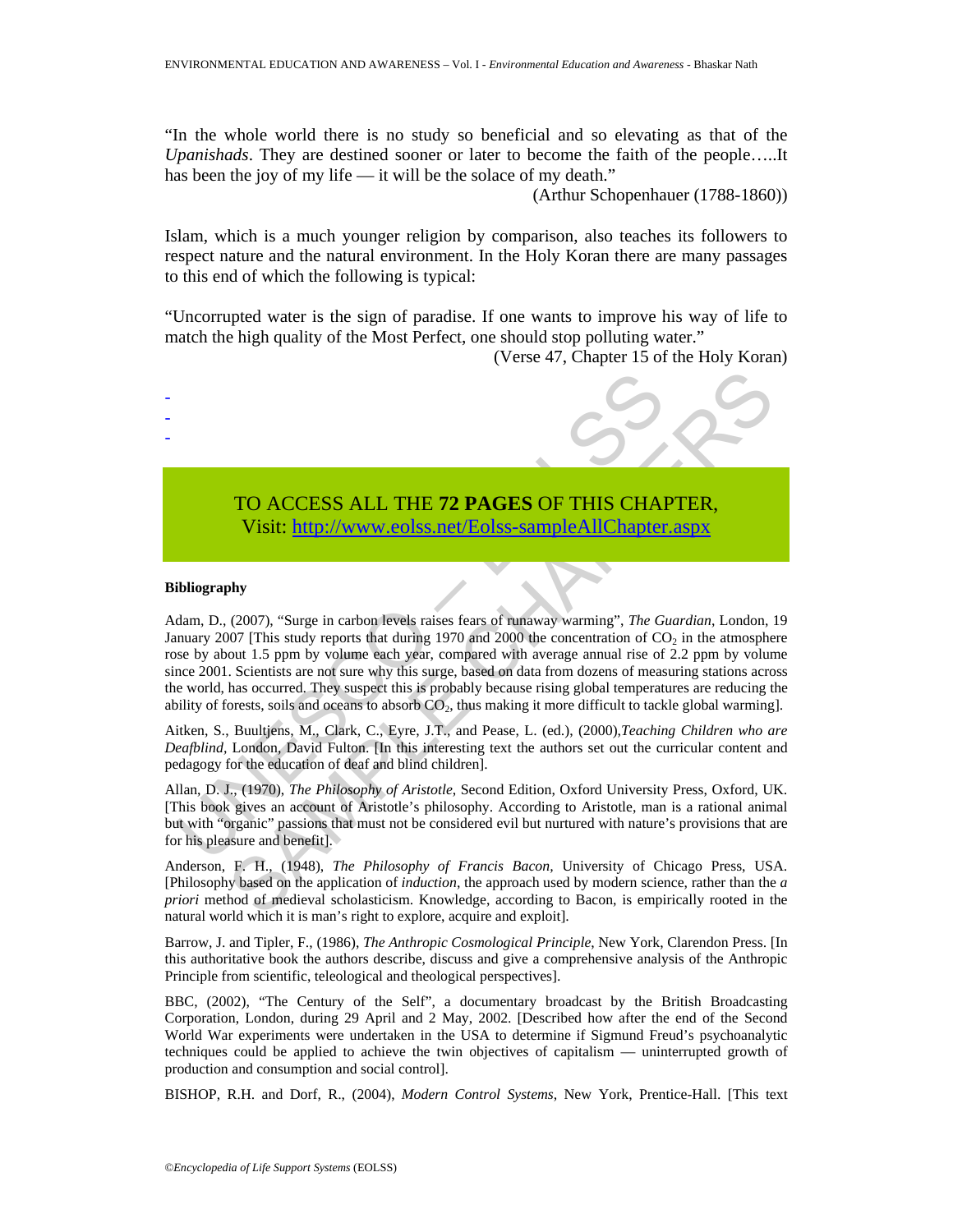explains modern control systems widely used in manufacturing and process industries including latest developments and the phenomena of positive and negative feedback].

Brende, B., (2004), "Science for sustainable development — addressing the need for stakeholder involvement", *Environment, Development and Sustainability*, Vol. 6, pp. 487-489, Dordrecht (The Netherlands), Springer. [In this short communication the author (Chairman of the UN Commission on Sustainable Development) informs that Dr. Gro Harlem Brundtland (Chairman of UN Commission on Environment and Development) used to say "Everything is connected to everything"].

Bruce, T., (1997), *Early Childhood Education*, London, Hodder & Stoughton. [This book gives an excellent account of early childhood education including the ten principles oflearning in the modern context and how they are to be applied in practice].

Carlson, A.B. and GISSAR, D.G., (1990), *Electrical Engineering: Concepts and Applications* (second edition), New York, Addison-Wesley. [This text, which is meant for students of electrical engineering, also explains the phenomena of positive and negative feedback from the perspective of electrical engineering].

CEC (Commission of the European Communities), (2007), *EU Energy Revolution*, Brussels [This Report proposes that the EU should take the lead in a "new industrial revolution" in which EU's GHG emissions are reduced by 20 percent by the year 2020 from 1990 levels. It is only then, it is argued, that Europe's supply and energy use would be adequate for keeping global temperature rise below  $2^{0}C$ , and thus avoiding devastating economic and environmental impacts of climate change].

Clarke, D., (1982), *Descartes Philosophy of Science*, Manchester University Press, UK. [This book gives an account of Descates's philosophy including mind-body dualism and perception of non-human animals as organic machines, or "automata", over which man has right to exercise dominion].

Darwin, C., (1996), *The Origin of Species*, Edited with an introduction by G. Beer, Oxford, Oxford University Press. [In this famous book, first published in 1859, the author challenges many of the deeply held beliefs of the Western world. He argues and shows that new species come into being from what he calls "natural selection" and not through divine intervention].

gineering].<br>EC (Commission of the European Communities), (2007), *EU Energy Revolution*. BC<br>reposes that the EU should take the lead in a "new industrial revolution" in which Poposes that the EU should take the lead in a " g].<br>
g].<br>
g]. Sincon of the European Communities), (2007), *EU Energy Revolution*, Brussels [This Reportant the EU should take the lead in a "new industrial revolution" in which EU's GHG emission by 20 percent by the year Dugdale, N and Lowe, C. F., (1990), 'Naming and stimulus equivalent', in D. E.Blackman and H. Lejeune (Eds.) *Behaviour Analysis in Theory and Practice:Contribution and Controversies*, Hillside, New Jersey, USA, Lawrence Erlbaum [In this chapter the author suggests that a child with well developed rule-based or language-based skills is more efficient than others at learning behavior through cognition].

Eisenberg, N., (1982), "The development of reason regarding prosocial behaviour", in N. Eisenberg (Ed.) *The Development of Prosocial Behaviour*, Academic Press, New York. [In this chapter the author argues that an understanding of developmental changes in altruism requires an examination of children's reasoning when faced with a conflict between their own needs and those of others when the role of laws, rules and authority is minimal].

Fontana, D., (1995), *Psychology for Teachers* (third edition), Basingstoke, UK, Palgrave. [This text gives a comprehensive and practical guide to psychology for teachers, taking into account new classroom research findings and the widening range of teachers' concerns and responsibilities]..

Gardner, H., (1983), *Frames of Mind: The Theory of Multiple Intelligence*, New York, Basic Books. [In this book the author argues that early childhood tradition is too complex to be characterized as dominantly empiricist or nativist, and that such characterization can thwart the development of more effective learning methods].

George, S. and Sabelli, F. (1994), *Faith and Credit: the World Bank's Secular Empire*, London, Penguin [This book contains an excellent discussion of the impacts of various World Bank projects in developing countries].

Greenfield, S., (1996), "A physical base for consciousness", *RSA Journal*, Vol. CXLIV, No. 5470, June, pp. 34-40. [This study on the brain supports the interactionist view of the child, which is that he or she is partly an empty vessel to be filled with knowledge and information and partly pre-programmed to behave in a certain way].

Gross, R (2001), *Psychology: The Science of Mind and Behaviour*, Fourth Edition, London, Hodder &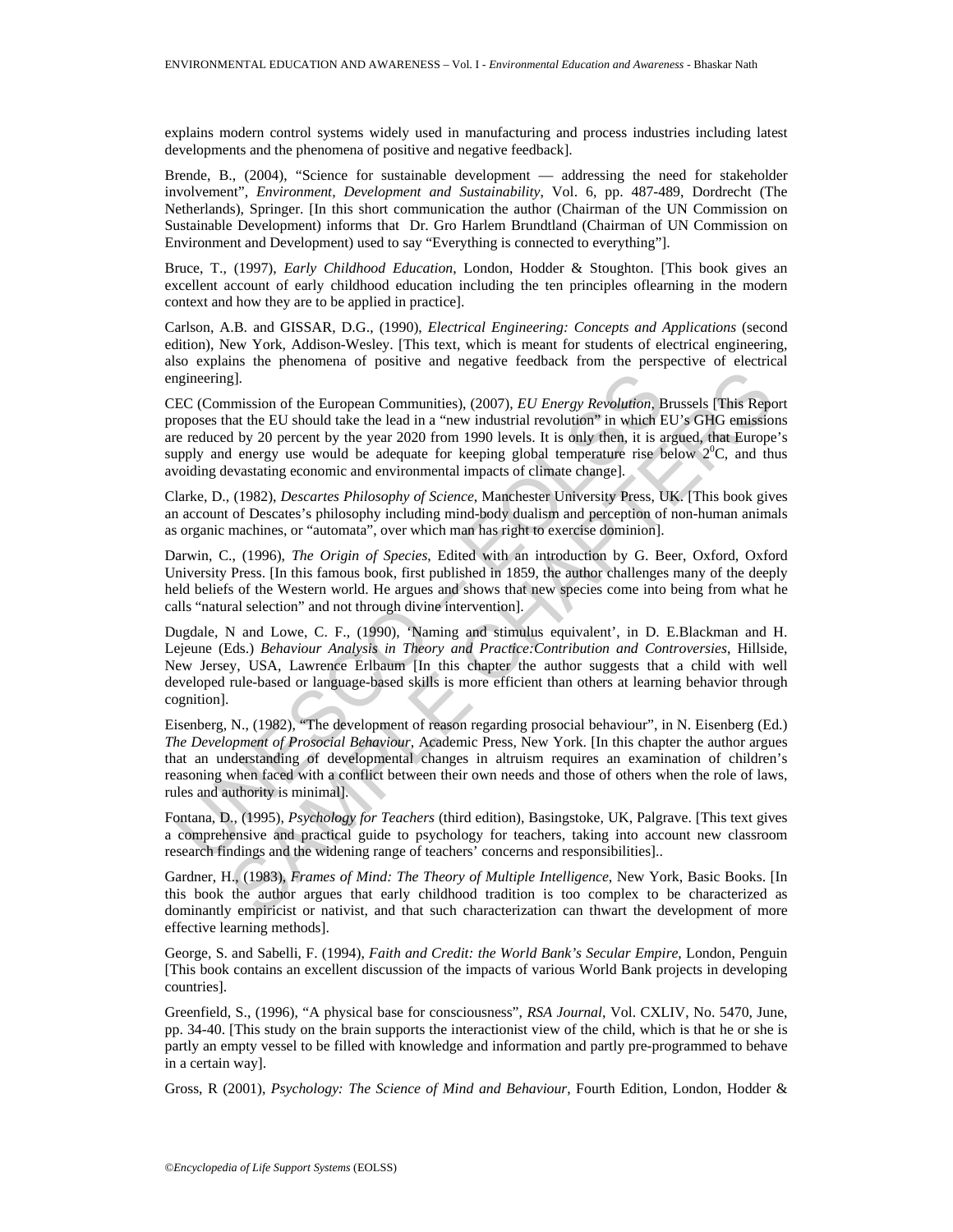Stoughton. [This is a very good text offering a clear introduction to all the key subject areas. In addition, it addresses some of the major applied areas of psychological research].

Hare, B., (2005), "Relationship between increases in global mean temperature and impacts on ecosystems, food production, water and socio-economic systems", in *Proc. Int. Symp. Stabilisation of Greenhouse Gas Concentrations*, Exeter UK, Hadley Centre Met Office. [In this paper the author attempts to associate different levels of global mean surface temperature increase and/or sea level rise with specific impacts and risks for species, ecosystems, agriculture, water and socio-economic damages compared to pre-industrial global mean temperature].

Heisenberg, W., (1970), *The Physicist's Conception of Nature*, Greenwood Press, Westport, Connecticut, USA. [In this semi-philosophical work the author draws interesting and profound (some controversial) philosophical conclusions emanating from rigorous mathematical treatment of the equations of Quantum Mechanics].

Hens, L. and Nath, B. (eds.), 2005, *The World Summit on Sustainable Development: The Johannesburg Conference*, Dordrecht, The Netherlands, Springer. [This book gives an overview of the most important issues dealt with in the *Johannesburg Plan of Implementation* which is one of the key outcomes of the World Summit on Sustainable Development (WSSD) held in Johannesburg in 2002. The issues addressed include poverty, production and consumption patterns, education, water and energy. The book offers a unique framework to follow up and evaluate the progressing international discussion on sustainable development].

Houghton, J.T, Jenkins, G.J. and Ephraums, (Eds.), (1990), *Climate Change — IPCC Scientific Assessment Report*, Cambridge, Cambridge University Press [This report shows, among other things, how the concentration of carbon dioxide in the atmosphere has increased since 1750 as calculated from ice cores].

Hutton, W., (2007), *The Writing on the Wall*, New York, Little, Brown and Company. [In this controversial book the author points out that energy use for production in China is extremely inefficient. He states that "To generate every dollar of GDP, China uses three times more energy than the global average, four times more than the US and eight times more than Japan". He argues that phenomenal economic growth of China through industrialization does not augur well for China's environment or for global environmental sustainability].

ICSU, (2002), "Science education for capacity-building for sustainable development", *Series in Science Education for Sustainable Development,* No. 5, Paris, International Council for Science. [This report recommends further actions needed to generate capacity to apply science and technology to meet the challenges of sustainable development. What is recommended is exclusively in terms of science and technology].

onference, Dordrecht, The Netherlands, Springer. [This book gives an overview of the Summars durat with in the Johannesburg Plane of Implementation which is one of the discussion of the Summit on Sustainable Development (W e, Dordrecht, The Netherlands, Springer. [This book gives an overview of the most importate with in the *Johanneshurg Plan of Implementation* which is one of the key outcomes of the streament importation which is one of t IPCC, (2007), *United Nations Climate Change Report,* Intergovernmental Panel on Climate Change, New York, United Nations [This report presents a comprehensive study by a panel of 2,500 scientists from 130 countries. It predicts heavy rains, shrinking arctic ice and retreating glaciers, and rising sea levels caused by global warming despite Global Dimming (see glossary) which reduces the impacts of global warming. The report says it is very likely (more than 50 percent chance) that human activities caused by burning fossil fuels are to blame for global warming since 1950, and that if carbon dioxide levels are stabilized at about 45 percent above current levels, a global temperature rise of  $3^{\circ}$ C is likely].

ISSC, (2005), *Avoiding Dangerous Climate Change*, Report of the International Scientific Steering Committee (ISSC), Hadley Centre, Met Office, Exeter, UK. [This report, prepared by the ISSC, summarises the findings as presented to the International Symposium on Stabilisation of Greenhouse Gas Concentrations (called the Climate Change Conference for short) held at Exeter, UK, during 1 and 3 February 2005. It brought together over 200 participants from some 30 countries including many leading climate scientists and experts in climate change. The Report paints a gloomy picture of what might happen to ecosystems, the global economy, and to human societies if urgent actions are not taken to curb man-made  $CO<sub>2</sub>$  emissions significantly].

Jackson, B., (1994), *Poverty and the Planet: A Question of Survival*, London, Penguin Books. [Written on behalf of the World Development Movement (WDM), which is Britain's main pressure group winning changes for the world's poor on issues like environment and development, trade, debt and aid, this book examines the problems of hunger to debt that keep the Third World poor and rejects short-term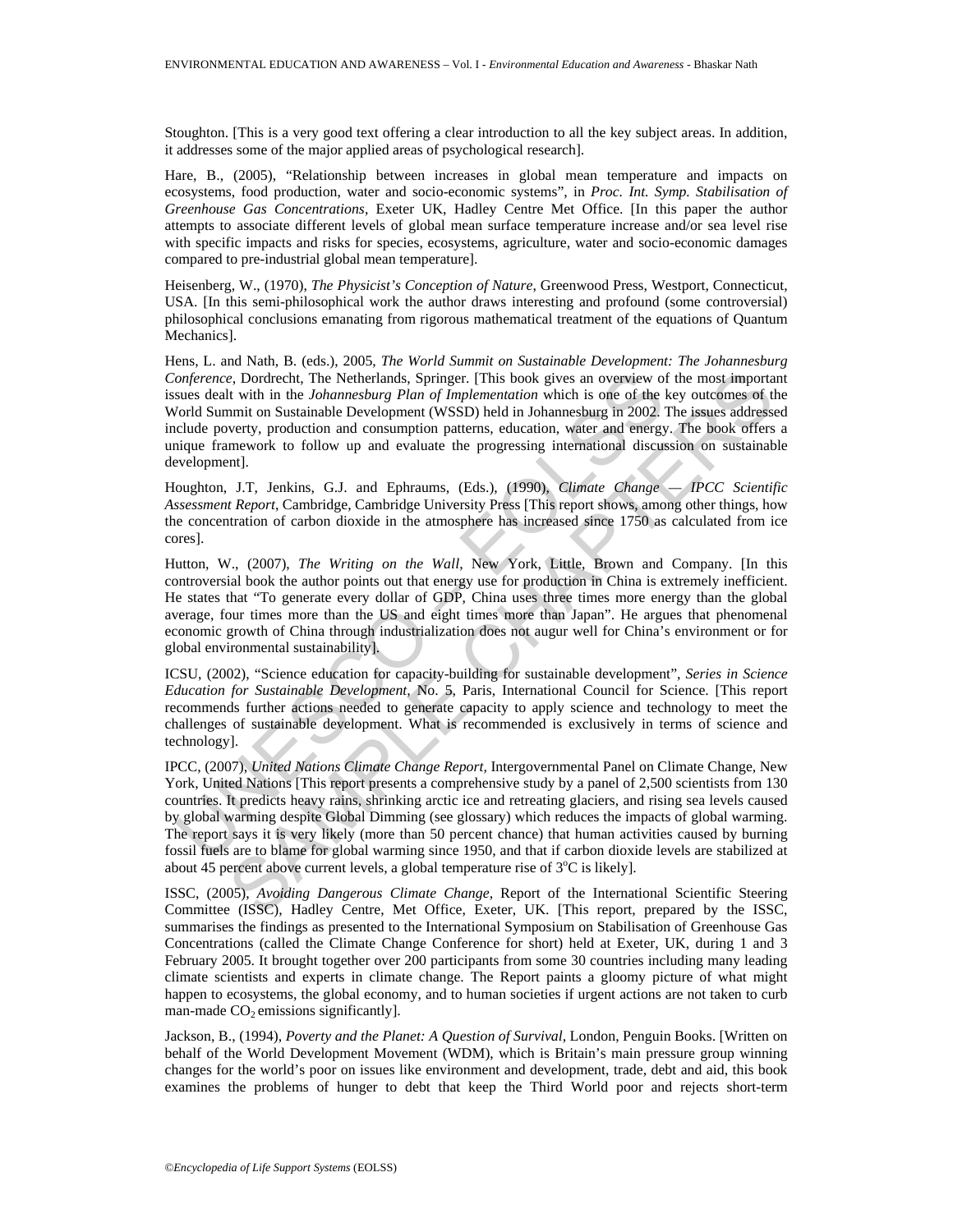"development" that destroys the resources on which the poor's livelihood and lasting economic progress depend. Also examines the role of the World Bank in alleviating global poverty].

Kaku, M., (1995), *Hyperspace — a Scientific Odyssey Through the Tenth Dimension*, Oxford, Oxford University Press. [This book is about a scientific revolution created by the theory of hyperspace which states that dimensions exist beyond the commonly accepted four of space and time].

Kocasoy, G., (2000), "Solid waste management in developing countries — a case study of Turkey", in (Eds.) B. Nath, S.K. Stoyanov and Y. Pelovski *Sustainable Solid Waste Management in the Southern Black Sea Region*, Kluwer Academic Publishers, Dordrecht, the Netherlands, pp 47-68. [A graphic description is given in this paper of the mounting environmental problems being caused in Turkey by rapidly growing consumerism on one hand, and the grossly inadequate facilities currently available for the disposal of rising quantities of post-consumption solid waste on the other].

Lee, N., (1995), "Environmental Policy", in M.J. Artis and N. Lee (Eds.) *The Economics of the European Union*, Oxford University Press, Oxford. [In this very readable chapter the author focuses on the environmental policy of the European Union including linkages between environmental and economic systems, and role of regulatory and economic instruments in environmental policy].

Lévi-Strauss, C., (1999), *Structural Anthropology*, New York, Basic Books. [In this famous book on social anthropology the author informs readers about his understanding of man and society in terms of religion, mythology, art, and, perhaps most importantly, social organization].

Lovelock, J.,(1995), *Gaia a New Look at Life on Earth,* Oxford, Oxford University Press [In this well written and classic book the author advances the radically new idea that life on earth functions as if the Earth were a single living and self-regulating organism].

Martinez-Allier, J., (1987), *Ecological Economics: Energy, Environment and Society*, New York, Basil Blackwell. [In this book the author describes what he calls 'Ecological Economics' which, he argues, is more attuned to and consistent with the fundamental requirements of environmental sustainability and sustainable development than the prevailing *laisssez-faire* economic system].

nvironmental policy of the European Union including linkages between environm<br>stems, and role of regulatory and economic instruments in environmental policy],<br>evi-Strusaus, C., (1999), *Structural Anthropology*, New York, ntal policy of the European Union including linkages between environmental and econom<br>and rote of regulatory and economic instruments in environmental policy<br>ss. C., (1999). *Structural Anthropology*, New York, Basic Book Martinez-Alier, J., (1993), "Steps towards an ecological economy", in Proc. *Conf. Env. Poll. (ICEP-2)*, Vol. 2, pp.497-500, London, European Centre for Pollution Research. [In this paper the author argues that if development is defined in terms of economic growth, then the concept of sustainable development becomes questionable, perhaps even a contradiction in terms of the environment, unless of course growth can be shown to be beneficial, or at least not damaging to the environment. However, in its conventional sense economic growth and the manner in which it is pursued and achieved is mostly not beneficial to the environment and often damaging to it].

Mccarthy, M., (2005), "Global warming: scientists reveal timetable", *The Independent*, 3 February, London. [Based on the deliberations at the International Conference on Climate Change, held in Exeter (UK) in February 2005, this article gives a detailed timetable of the destruction global warming is likely to cause to earth's ecosystems and to all life generally, if the world community persists with the businessas-usual scenario].

Mestrum, F., (2005), "Poverty reduction and sustainable development", in L. Hens and B. Nath (eds.), *The World Summit on Sustainable Development — The Johannesburg Conference*, Dordrecht, Springer, pp 35-55 [This paper explores the "naturalisation" of development thinking in its economic and social dimensions and shows how this affects policy options for social protection in the context of sustainable development].

Nath, B. and TALAY, I., (1996), "Man, science, technology and sustainable development", in B. Nath, L. Hens and D. Devuyst (eds.), *Sustainable Development*, pp. 17-56, Brussels, VUB. [This chapter contains a provocative discussion of the ethical, philosophical and economic background to sustainable development].

Nath, B., (2000), "Some issues of intragenerational and intergenerational equity and measurement of sustainable development", in B. Nath, S.K. Stoyanov and Y. Pelovski (Eds.) *Sustainable Solid Waste Management in the Southern Black Sea Region*, Kluwer Academic Publishers, Dordrecht, the Netherlands. [In this chapter the author considers a number of aspects of the key issues of intergenerational and intragenerational equity, and presents a novel method of measuring sustainable development].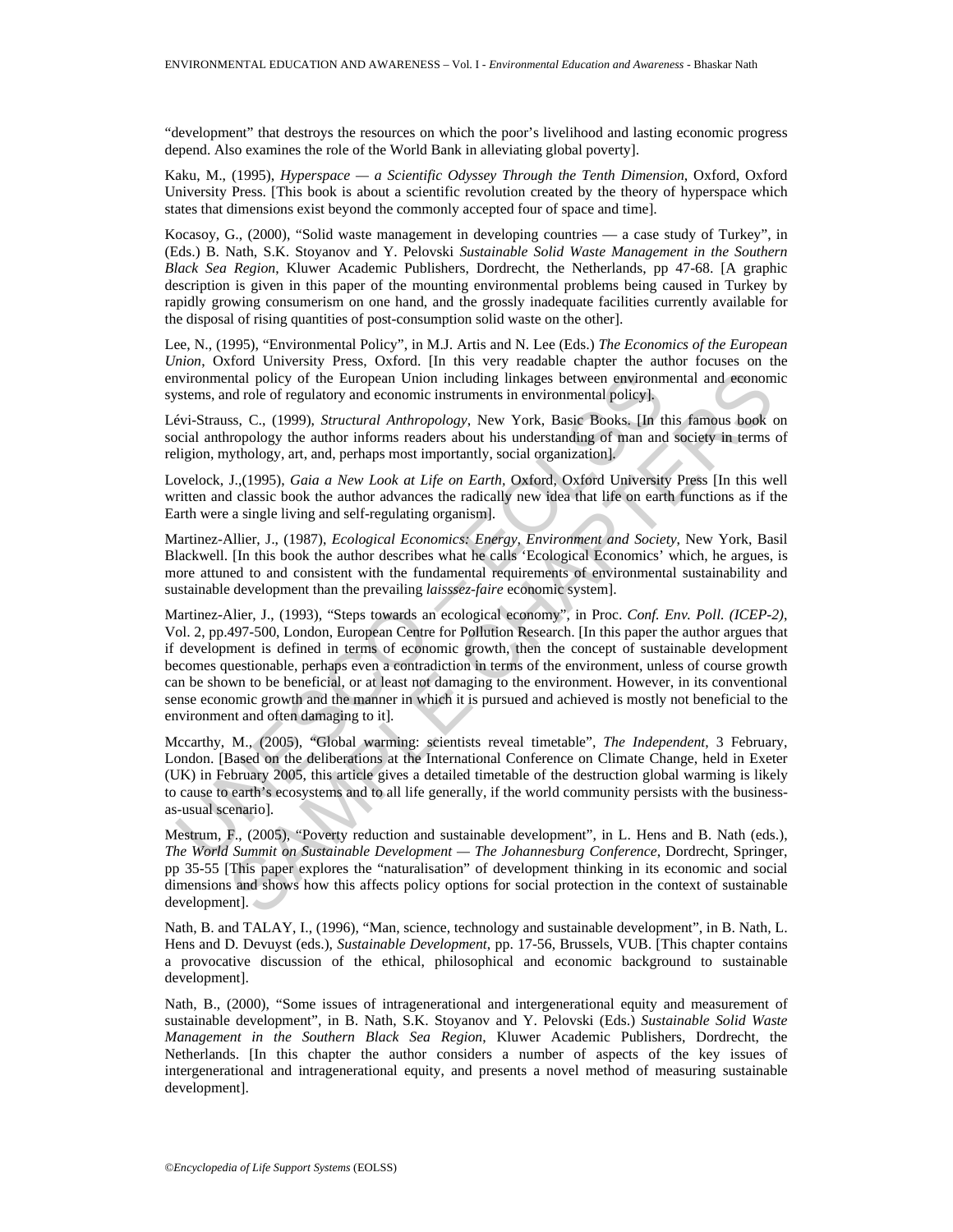Nath, B. (2002), "Environmental regulation and standard setting", in *Knowledge for Sustainable Development — an Insight into the Encyclopaedia of Life Support Systems,* Paris, UNESCO. [This publication gives a comprehensive account of environmental regulations and standards including their limitations for controlling anthropogenic pollution].

Nath, B. and Kazashka-Hristozova, K., (2005), "*Quo vadis* global environmental sustainability? A proposal for the environmental education of engineering students", *Int. J. Env. Poll.,* Vol. 23. No.1, pp. 1- 15 [In this paper the authors demonstrate the futility of exclusive reliance on science and technology to deliver sustainable development and argue that moral education is needed for this to change human attitude to nature and the natural environment — from one of gross exploitation as at present to that of genuine respect].

Nath, B., (2005), "Education for sustainable development: the Johannesburg summit and beyond", in B. Nath, L. Hens and D. Pimentel (eds*.), The World Summit on Sustainable Development — The Johannesburg Conference,* pp 275-298, Dordrecht, Springer. [Contains a survey of environmental education including recommendations of the Johannesburg Plan of Implementation (JPoI) and advocates inclusion of moral and ethical philosophy *vis-à-vis* the natural environment in formal educational curricula as an essential pre-requisite for achieving global sustainable development].

including recomminantations or the solarineshing rain of mipelinetation<br>(clusion of moral and ethical philosophy vis-a-vis-a-minimality (to be published evelopment).<br>
ath, B., (2007), "A heuristic for setting global sustai including recommenduations of the Jonannesourg Pian of implementation (JP61) and acovecation<br>of moral and ethical philosophy *vis-à-vis* the natural environment in formal adicocation<br>s an essential pre-requisite for achie Nath, B., (2007), "A heuristic for setting effective standards to ensure global environmental sustainability", *Environment, Development & Sustainability* (to be published). [In this paper the author argues that as a biogeochemical organism the Earth has limited self-regenerative capacity (SRC) which, when exceeded, creates all kinds of environmental problems as at present. Therefore, environmental standards would be effective if and only if they are set so that anthropogenic pollution does not exceed earth's natural SRC].

Oxfam, (2002), *Rigged Rules and Double Standards — Trade, Globalisation, and the Fight Against Poverty*, Oxfam International, London. [In a determined campaign to make trade fair between rich and poor nations, this publication focuses on how current international trade and aid arrangements have been further impoverishing the poor nations and makes proposals for how they should be changed in the interests of fairness and equity].

Pimentel, D., Harman, R., Pacenza, M., Pecarsk, J. and Pimentel, M., (1994), "Natural resources and optimum human population", *Population and Environment*, Vol. 15, pp. 347-369 [In this paper the authors consider and try to relate the natural resources of a habitat to the optimum human population it can support commensurately with its "carrying capacity".].

Pilger, J., (1993), *War by Other Means,* Television production by Central Television, Birmingham, UK. [This excellent program focuses on how the policies of the World Bank and the IMF have been eroding the quality of life of the poor in developing countries, further impoverishing them, while at the same time burdening them with debt that only benefits the rich nations].

Pilger, J., (2002), *The New Rulers of the World*, Verso, London. [In a collection of extended essays and earlier original work, in this book the author illuminates the nature of modern imperialism. He discloses, among others, how up to a million Indonesians died as a price for being the World Bank's "model pupil", and the price paid by the people of Iraq for West's decade-long embargo on that country].

Planck, M., (1963), *The Philosophy of Physics*, New York, W.W. Norton. [Original edition published in 1936, this book explores the philosophical implications of new physics, quantum physics in particular, starting from the hypothesis that energy E is distributed according to the equation  $E = n(hv)$  in which n is an integer, ν frequency of light, and h Planck's constant].

Porritt, J., (1991), *Save the Earth*, Dorling Kinderseley, London. [This excellent publication contains a large number of short contributions by eminent environmentalists and others concerned with the environment. Much to be recommended for children and adults alike].

Powrie, W. And Robinson, J P., (2000), "The sustainable landfill bioreactor a flexible approach to solid waste management", in B. Nath, S.K. Stoyanov and Y. Pelovski (Eds.) *Sustainable Solid Waste Management in the Southern Black Sea Region*, Kluwer Academic Publishers, Dordrecht, the Netherlands, pp. 113-140. [In this contribution the authors describe the design and operation of a novel landfill, conceptually based on the process of controlled decomposition and managed as a large-scale bioreactor. Relevant and up-to-date EU directives on waste are also described].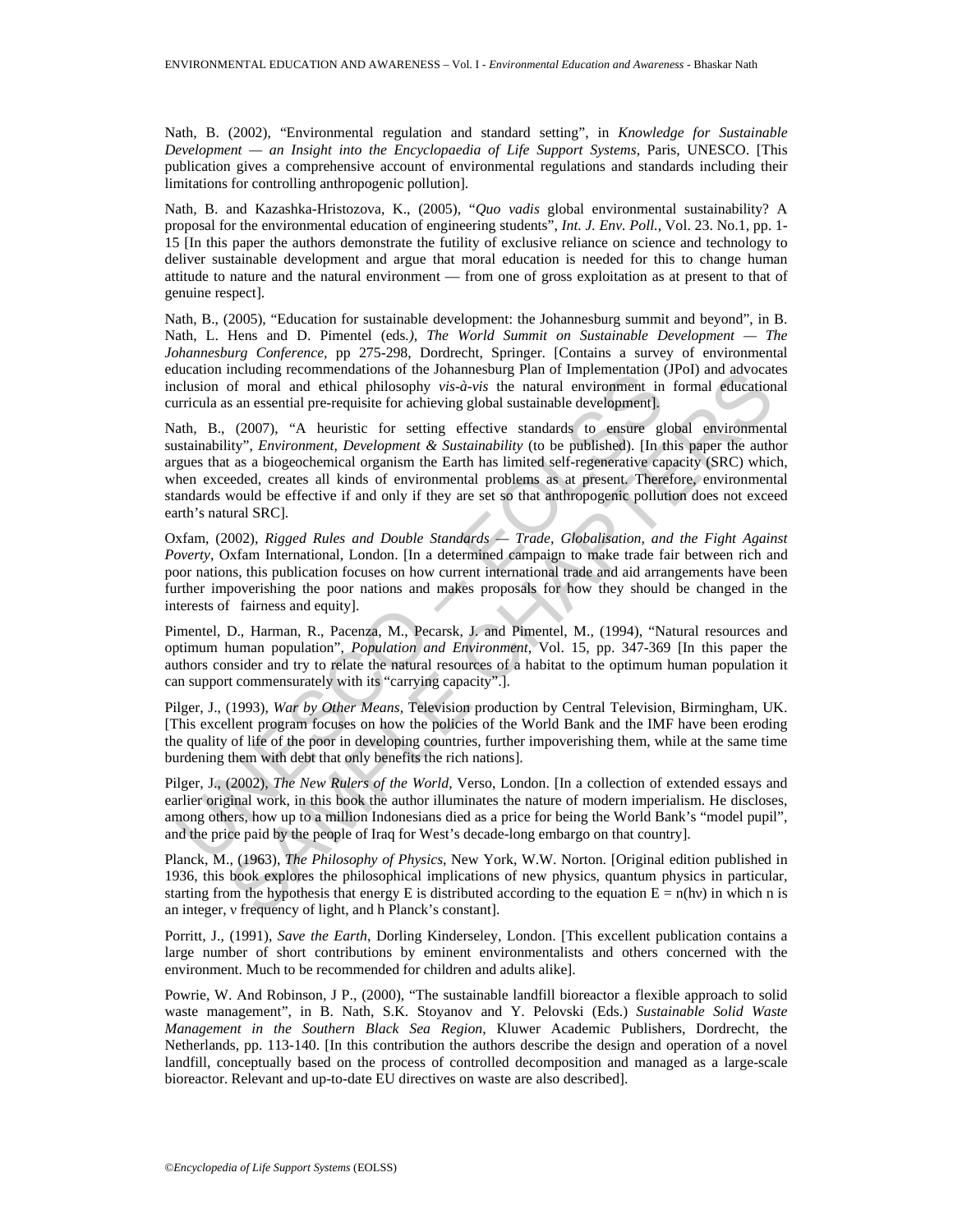Rae, A I M, (1993), *Quantum Mechanics*, Third Edition, Institute of Physics Publishing, Bristol, UK. [This text gives a mathematical treatment of Quantum Theory. More interestingly, it also gives an excellent discussion of the various philosophical conclusions that emanate from that theory concerning the human condition, our perception of the world around us, and the concept of the *Universal Consciousness* to which individual consciousnesses are linked].

Rapley, C. G., (2005), "Arctic ice sheet and sea level rise", in *Proc. Int. Symp. Stabilisation of Greenhouse Gas Concentrations*, Exeter UK, Hadley Centre Met Office. [This paper claims that only in the last 5 years the Antarctic Peninsular region has warmed by around  $2.5^{\circ}$ C, and that it is having a dramatic effect on the 30 million year old ice sheets of the region. Very serious global environmental problems are likely to ensue as rising temperatures begin to disintegrate the Antarctic ice sheets, the author warns].

Rieu, E.V., (1991), *The Iliad* (by Homer, English translation by E.V. Rieu), London, Penguin Classics. [The *Iliad* tells the story of the darkest episode in the Trojan War. A tragic sequence of events movingly describes the ebb and flow of the battles of that war, of the domestic world inside Troy's besieged city of *Ilium*, and of the conflicts between the gods of Olympus as they argued over the fate of mortals].

Rogoff, B., Mistry, J., Goncu, A. And Mosier, C., (1993), *Guided Participation in Cultural Activity by Toddlers and Care Givers*, Monograph of the Society for Research in Child Development, 58, serial number 236. [The behavior of toddlers and care givers is assessed in this study. The authors conclude that learning by the toddlers approximates more to the interactionist paradigm than that of nativism or empiricism].

Essayers are eo and now or unclustes or una war, on uncluster start<br>and name of the conflicts between the gods of Olympus as they argued over the fate cogoff, B., Mistry, J., Goncu, A. And Mosier, C., (1993), *Guided Parti* ne ob and now of the olatiles of that was, of the connectic word inside troy sestege city<br>of the conflicts between the gods of Olympus as they argued over the fate of mortals.<br>
Alistry, J., Goncu, A. And Mosier, C., (1993 Royal Society, (2005), *Ocean acidification due to increasing atmospheric carbon dioxide*, London, The Royal Society. Internet version available at www.royalsoc.ac.uk [This authoritative report by the prestigious Royal Society of London and based on the findings of the Royal Society Working Group on Ocean Acidification paints a gloomy picture of how delicately balanced oceanic ecosystems may be irreparably damaged by ocean acidification if current carbon dioxide emission trends continue. Draws attention to the urgent need to reduce current man-made  $CO<sub>2</sub>$  emissions before it is too late].

Schrödinger, E., (1957), *Science, Theory and Man*, London, Dover Publications, Allen & Unwin. [Original edition published in 1935, this book contains author's Nobel address and charts the development of quantum physics. Also describes some of the philosophical conclusions emerging from quantum physics concerned with consciousness and nature of man].

Stanhill, G. and Cohen, S., (2001), "Global dimming: a review of the evidence for a widespread and significant reduction in global radiation with discussion of its probable causes and possible agricultural consequences", *Agricultural and Forestry Meteorology*, Vol. 107, 255-278. [Contains a fairly comprehensive review of the available evidence for global dimming, discussion of its probable causes and how it might affect agriculture. The authors conclude that during 1958 and 1992 average annual global dimming was between 0.23 and 0.32 percent].

Stanhill, G and Moreshet, S., (1992), "Global radiation climate changes: the world network", Climatic Change, Vol. 21, pp.57-75. [Said to be the first publication reporting global dimming, in this paper the authors draw attention to how it is caused and its potential for climate change].

Stern, N., (2006), *Stern Review on the Economics of Climate Change* (Final Report), London, HM Treasury, Government of the United Kingdom [Some of the major conclusions of this authoritative Report are these: Climate change is a very serious issue to be addressed as a matter of urgency; although the problem is global in scope, its impacts will be unevenly felt throughout the world; the costs of the economic externalities of the problem will be felt throughout the world over a long period of time; the current pathway of emissions is unsustainable; and climate change itself may impede growth and development].

Turley, C., Blackford, J., Widdicombe, S., Lowe, D. and Nightingale, P., (2005), "Reviewing the impact of increased atmospheric CO2 on ocean pH and marine ecosystems", in *Proc. Int. Symp. Stabilisation of Greenhouse Gas Concentrations*, Exeter UK, Hadley Centre Met Office. [Gives a scientific review of how relentlessly rising anthropogenic  $CO<sub>2</sub>$  emissions are increasing the acidity of the oceans to degrade the integrity of the marine ecosystems].

Vygodsky, L.S, (1978), *Mind in Society: the Development of Higher Psychological Processes,* Harvard, Harvard University Press. [In this seminal paper the author argues that biological and cultural